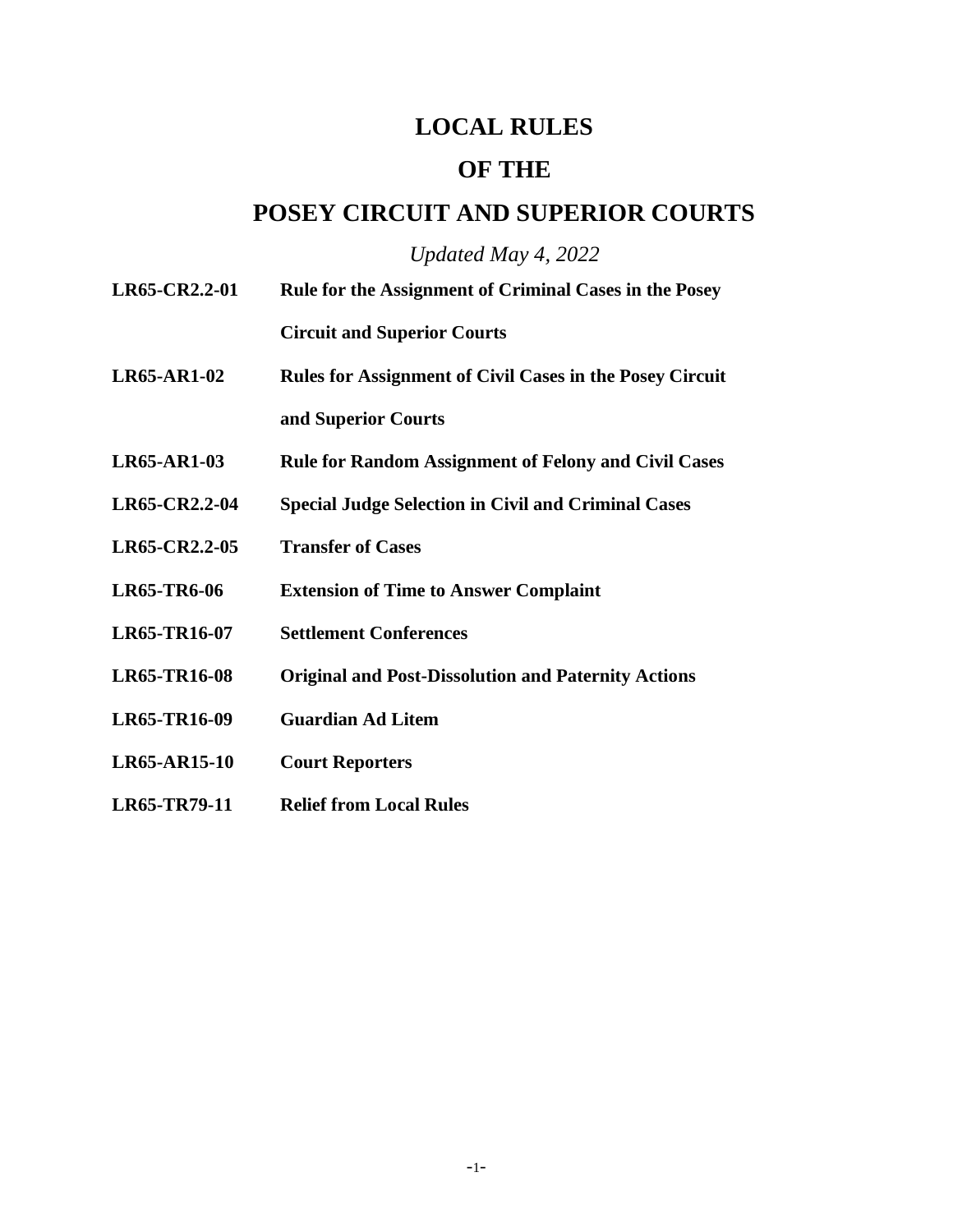# **LR65-CR2.2-01 Rule for the Assignment of Criminal Cases in the Posey Circuit and Superior Courts**

The Clerk of the Courts of Posey County shall assign all criminal cases to the Posey Circuit Court.

# **LR65-AR1-02 Rules for Assignment of Civil Cases in the Posey Circuit and Superior Courts**

Civil cases shall be assigned between Posey Circuit and Superior Courts as follows:

(A) Traffic Violations and other Infractions (IF), Expungement (XP), Waiver of Reinstatement Fees (MI), Post-Conviction Relief (MI), Mental Health (MH), Juvenile Delinquency (JD), Juvenile Status (JS), Juvenile Miscellaneous as to delinquency only (JM), Juvenile Paternity (JP), Reciprocal Support (RS), Adoption (AD), Estate Supervised (ES), Estate Unsupervised (EU), Guardianship (GU), Guardianship Miscellaneous (GM), Trust (TR), Petition for Change of Name (MI), Tax Sales (TS), Tax Deeds (TD), and Election Recount (MI) shall be assigned to the Posey Circuit Court.

(B) Juvenile CHINS (JC), Juvenile Termination of Parental Rights (JT), Juvenile Miscellaneous as to CHINS only (JM), Domestic Relations with Children (DC), Domestic Relations with No Children (DN), Grandparent Visitation (MI), all other Miscellaneous Civil (MI) not otherwise specified herein, Small Claim (SC), Evictions (EV), Civil Plenary (CP), Civil Collection (CC), Civil Tort (CT), Mortgage Foreclosure (MF), Local Ordinance Violation (OV), and Petitions for Protective Order (PO) shall be assigned to the Posey Superior Court.

(C) All other cases shall be randomly assigned to the courts in accordance with LR65- AR1-03.

#### **LR65-AR1-03 Rule for Random Assignment of Felony and Civil Cases**

The Clerk of the Courts of Posey County shall devise and utilize a plan for the random and equal assignment of all other civil cases required by these rules to be assigned at random to the Posey Circuit and Superior Courts.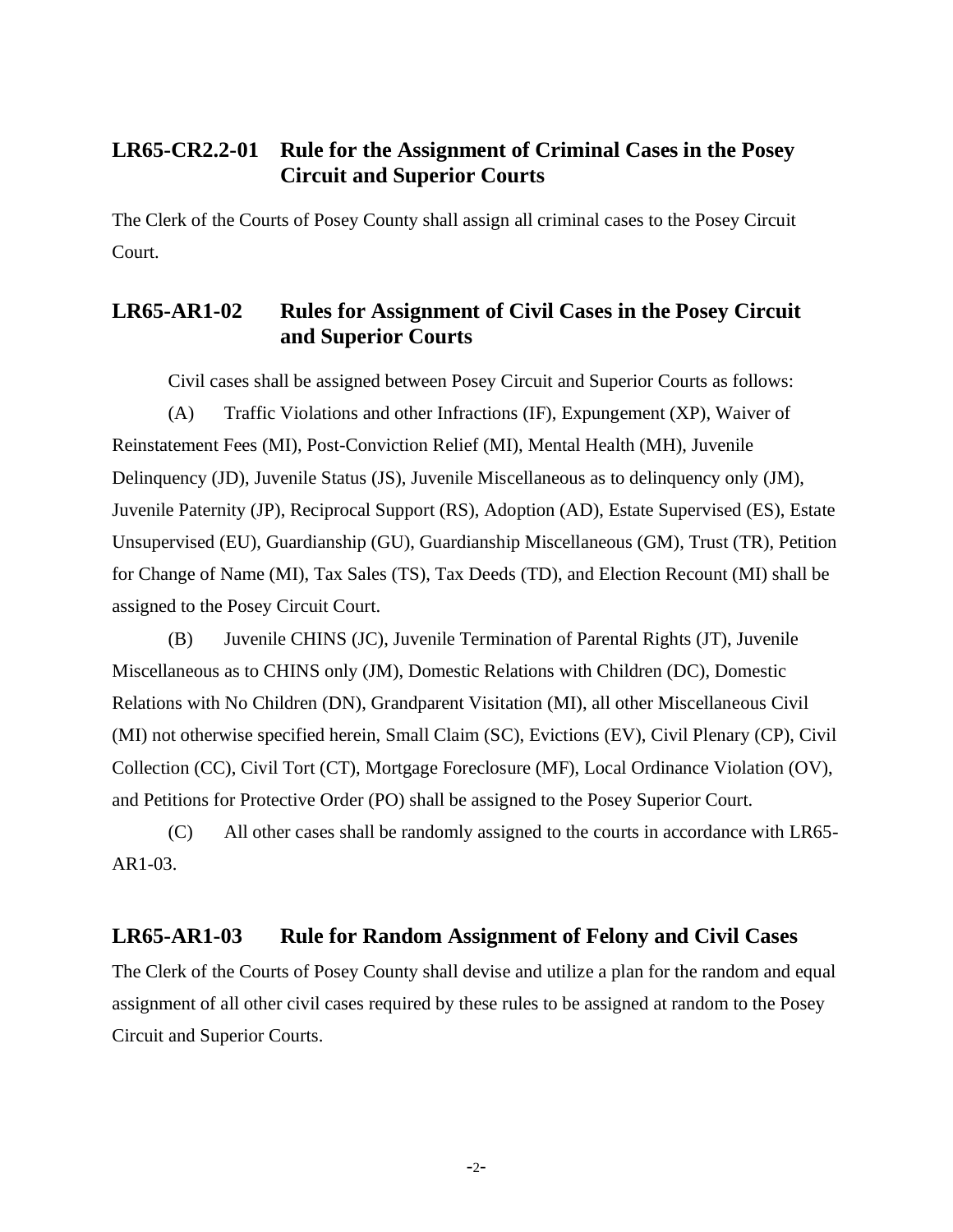## **LR65-CR2.2-04 Special Judge Selection in Civil and Criminal Cases**

In the event a special judge is required under Trial Rule 79(H) in civil cases or under Criminal Rule 13 in criminal cases, the procedures set forth in the District 26 Rule on Special Judge Selection, as set forth below, shall be followed.

# **District 26 Rule on Special Judge Selection TR 79(H), CR 13**

In any District 26 circuit or superior court: 1) upon entry of an order granting a change of judge or entry of an order of recusal or disqualification in all civil or juvenile proceedings, if the parties shall fail to timely file an agreement in writing to an eligible special judge, or the judge so selected by the parties declines acceptance of the appointment as special judge (all as provided by TR 79 (D)); or 2) upon entry of an order granting a change of judge or entry of an order of recusal or disqualification in all criminal cases (see CR 12, 13); in all such cases (civil, juvenile and criminal) the appointment of an eligible special judge shall be made pursuant to this District 26 Rule:

> 1. The case shall be randomly assigned to one of the other judges or full-time judicial officers in the county of origin by the same process in which the case was initially assigned. This process shall be continued until qualification of a special judge or until each judge or full-time judicial officer in the county in which the case originated has been disqualified or been excused from service by the Indiana Supreme Court. If all judges or full-time judicial officers in the county in which the case originated shall disqualify or be excused from service by the Indiana Supreme Court, the judge exercising jurisdiction pending selection of a special judge shall refer the case to the Administrator of the Vanderburgh Superior Court ("Administrator") for assignment of a special judge. The Administrator shall assign a civil case to a judge or full- time judicial officer eligible for such service pursuant to TR 79(J) and serving in a District 26 court outside the county in which the case originated, or are from a contiguous county outside District 26 and have agreed to serve as special judge in the court where the case is pending. The Administrator shall assign a criminal case to a judge or full-time judicial officer from contiguous counties and counties within District 26. The assignment shall be made as set forth in paragraph 2.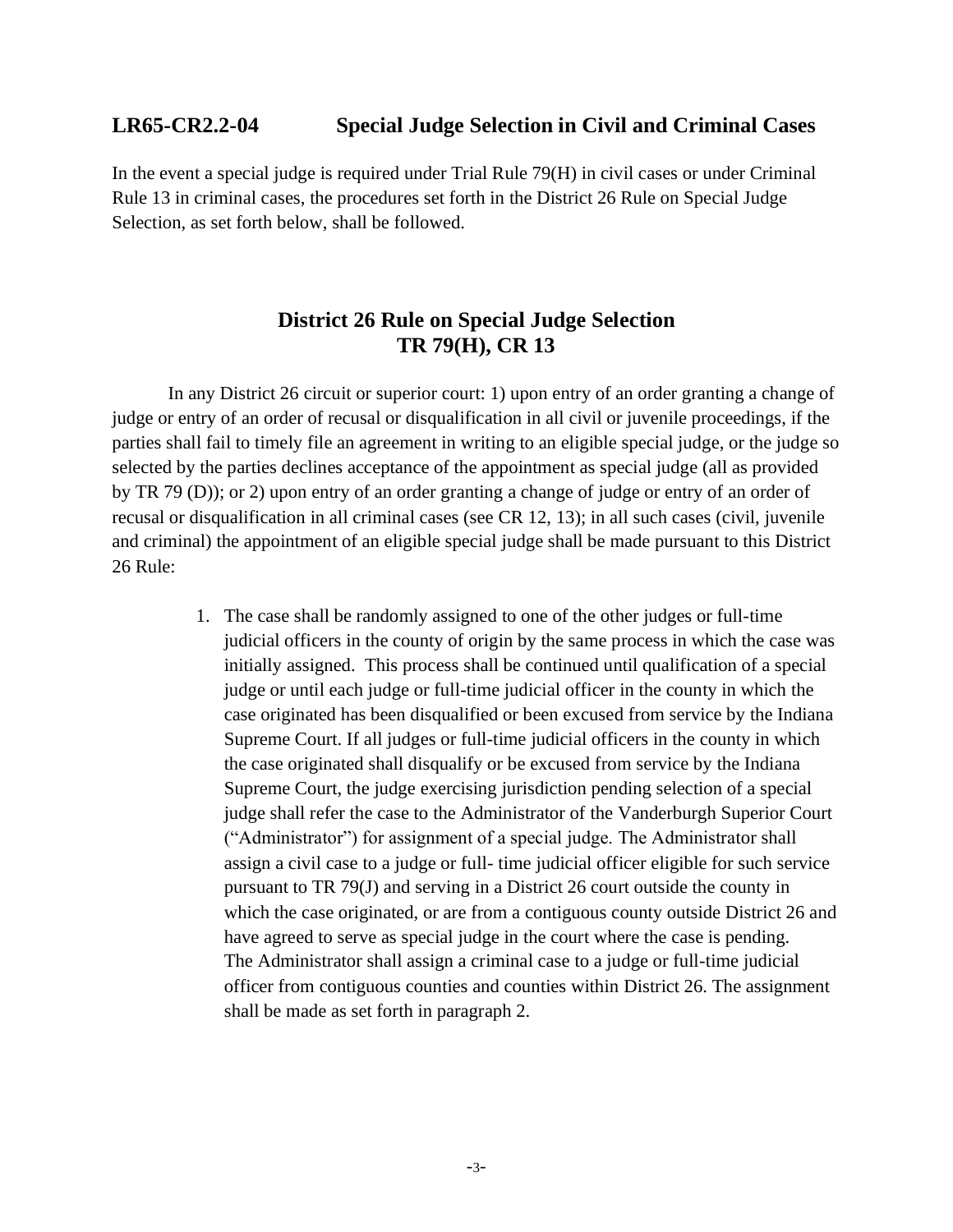- 2. The Administrator shall maintain a current list of District 26 judges and full-time judicial officers eligible pursuant to TR 79(J) for appointment as special judge in civil cases, and a current list of judges and full-time judicial officers from contiguous counties and counties within District 26 for appointment as special judge in criminal cases ("Civil and Criminal Cases Special Judge Lists"). Upon referral of a case for assignment of a special judge, the Administrator shall immediately assign a judge or full-time judicial officer from either the civil or criminal Special Judge List seriatim and notify the court where the case is pending of the assignment. The judicial officer exercising jurisdiction shall enter an order of appointment and notify the judicial officer so selected of the order of appointment. As required by TR 79 (H) or CR 13, the judicial officer appointed to serve under this paragraph 2 must accept jurisdiction in the case unless the appointed special judge is disqualified pursuant to the Code of Judicial Conduct, ineligible for service under TR 79 or CR 13, or excused from service by the Indiana Supreme Court. If the appointed judicial officer is disqualified, ineligible, or excused from service, the Administrator shall again assign from the Special Judge List seriatim. This process shall continue until jurisdiction vests in a special judge so selected. If no judicial officer in District 26 shall qualify, the case shall be referred to the Indiana Supreme Court for appointment of a special judge.
- 3. As provided by TR 79(H) or CR 13, the order of appointment made pursuant to this District 26 rule by the court in which the case is pending shall constitute acceptance. An oath or additional evidence of acceptance of jurisdiction is not required.
- 4. Any judicial officer assigned by the Administrator as special judge who is disqualified pursuant to the Code of Judicial Conduct, ineligible for service under TR 79(J), or excused from service by the Indiana Supreme Court, shall remain on the list in the same numeric place from which assigned. The first such judicial officer assigned who does not serve shall accordingly be the first assigned to the next case referred to the Administrator for assignment of a special judge. Unless unavoidable, all District 26 judges and full-time judicial officers eligible for service as a special judge pursuant to TR 79(J) shall serve as a special judge before the Administrator may twice assign the same person from the Special Judge List as a special judge.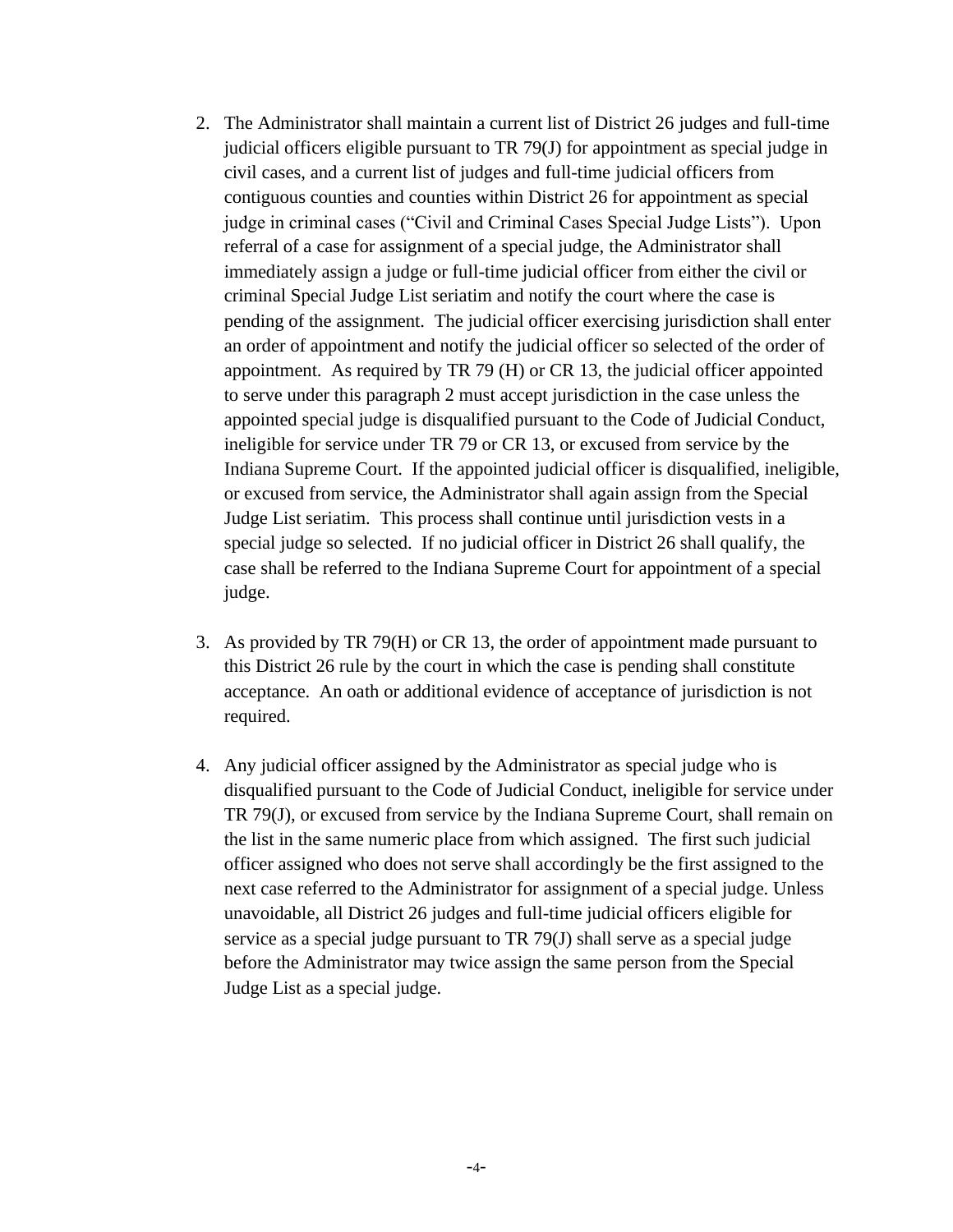### **LR65-CR2.2-05 Transfer of Cases**

The Judge of the Posey Circuit or Superior Court may transfer any case to the Posey Superior or Circuit Court, as the case may be, with the permission of the Judge of the Court to which the case is to be transferred provided no conflict exists which otherwise prevents said transfer.

#### **LR65-TR6-06 Extension of Time to Answer Complaint**

A thirty (30)-day extension of time to answer the original or any amended complaint in a civil action shall be effective without separate order of the court upon filing of a notice of such extension by the answering party on or before the original answer date.

### **LR65-TR16-07 Settlement Conferences**

In all Posey Circuit or Superior Court matters, except original dissolution actions and post-dissolution matters, children in need of services, protective orders, juvenile cases, criminal cases, election recounts and other such statutorily prescribed proceedings and emergency matters, small claim, civil collection, and mortgage foreclosure cases; within 30 days after the issues are closed, the party that initiated the cause shall schedule a settlement conference with all counsel of record and all pro-se litigants as follows:

(A) This settlement conference shall be held in person, telephonically, or by any other electronic means within 60 days after the issues are closed.

(B) All attorneys and all pro-se litigants shall attend this settlement conference. If the location for the settlement conference cannot be agreed upon, the same shall be held in the court facilities where the case is pending. The judge will not be involved in this settlement conference.

(C) The attorneys and pro-se litigants shall discuss settlement and other Trial Rule 16 matters. A written report shall be prepared, signed by all attorneys and pro-se litigants, and shall be filed within 14 days after conclusion of the settlement conference.

-5-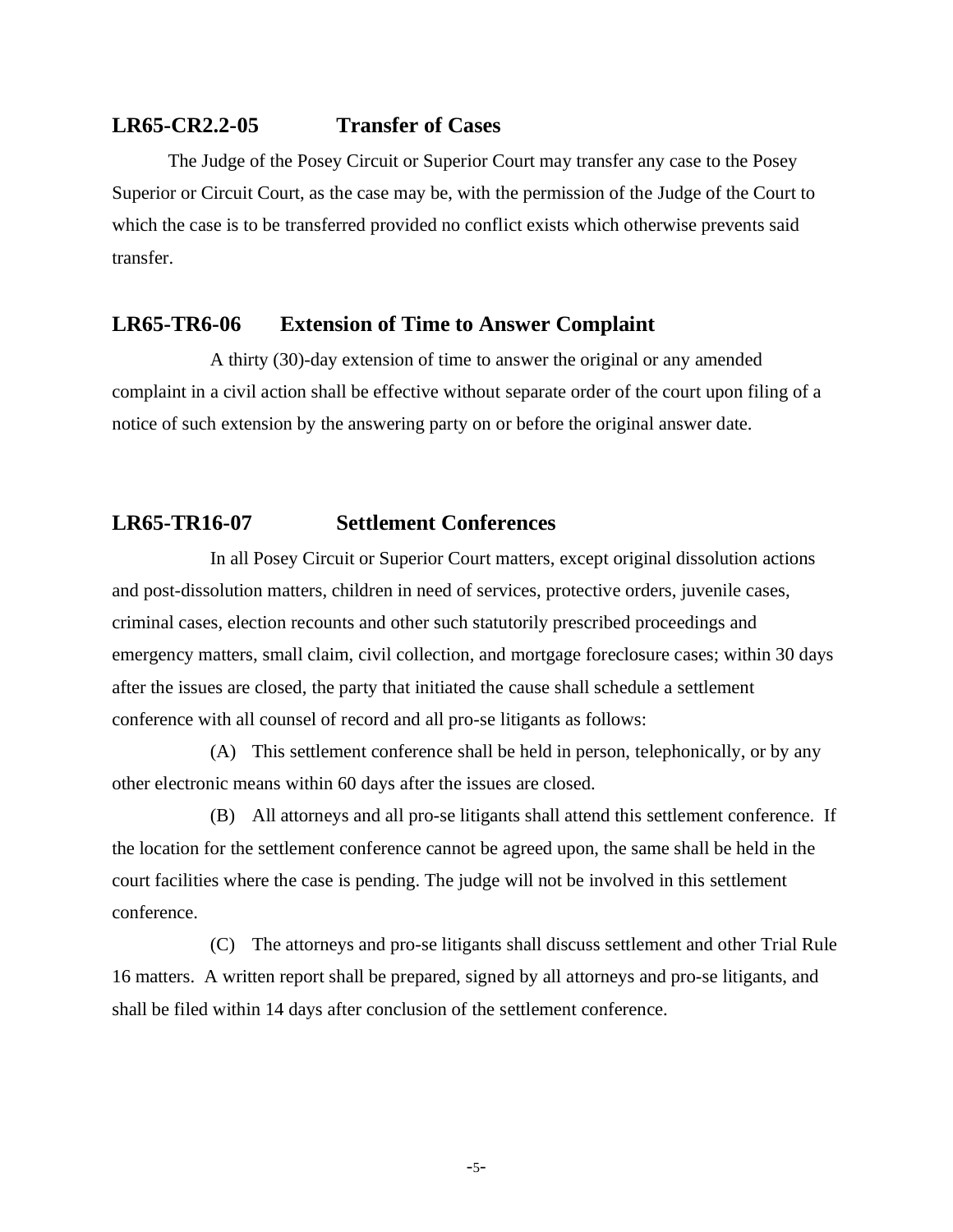(D) If all issues are not settled during this settlement conference, the parties shall engage in mediation. The parties may agree upon a mediator who is willing to serve or the parties may contact the court to name a panel. The parties shall equally share the costs of mediation unless otherwise determined during the mediation. Plaintiff's counsel shall file a certificate with the court indicating the initial date of mediation and the mediator agreed upon by the parties. Mediation may be waived on a case-by-case basis upon proper petition to the Court for good cause shown.

### **LR65-TR16-08 Original and Post-Dissolution and Paternity Actions**

The following requirements apply in all original and post-dissolution or paternity matters.

(A) In all original domestic relations and paternity actions, except those finalized by a timely agreed summary decree, the parties shall appear for an initial hearing in Court at 8:00 a.m. on a weekly date designated by the Court wherein the parties shall, in good faith discuss the issues and attempt to reach an agreement on the same. In all cases involving minor children, the parties shall attend and pay for the "Trans Parenting" seminar before the final hearing. If the parties are unable to resolve any or all of the issues, the Court will set a final contested hearing, subject to any order requiring mediation. A party shall provide to the other party at least five (5) business days' notice of any 8:00 a.m. initial hearing set.

(B) As a condition precedent to filing any post-dissolution or paternity matter, the party seeking relief shall make a good faith effort to resolve the matter by seeking an out-ofcourt resolution and if the matter is not resolved, the party seeking relief shall file a specific verified pleading that the party has, within thirty (30) days prior to seeking relief, made such an effort setting forth the specific actions taken to resolve the matter.

(C) If all issues are not settled at the initial hearing date, the parties shall enter into mediation with a mediator agreed upon by the parties or appointed by the court. The Parties shall each pay one-half of the mediation costs unless otherwise ordered. The party, or the party's attorney, initiating an original action or seeking modification post original decree or judgment, has the obligation to initiate the initial hearing. During the initial hearing, the Court may waive mediation for good cause shown.

-6-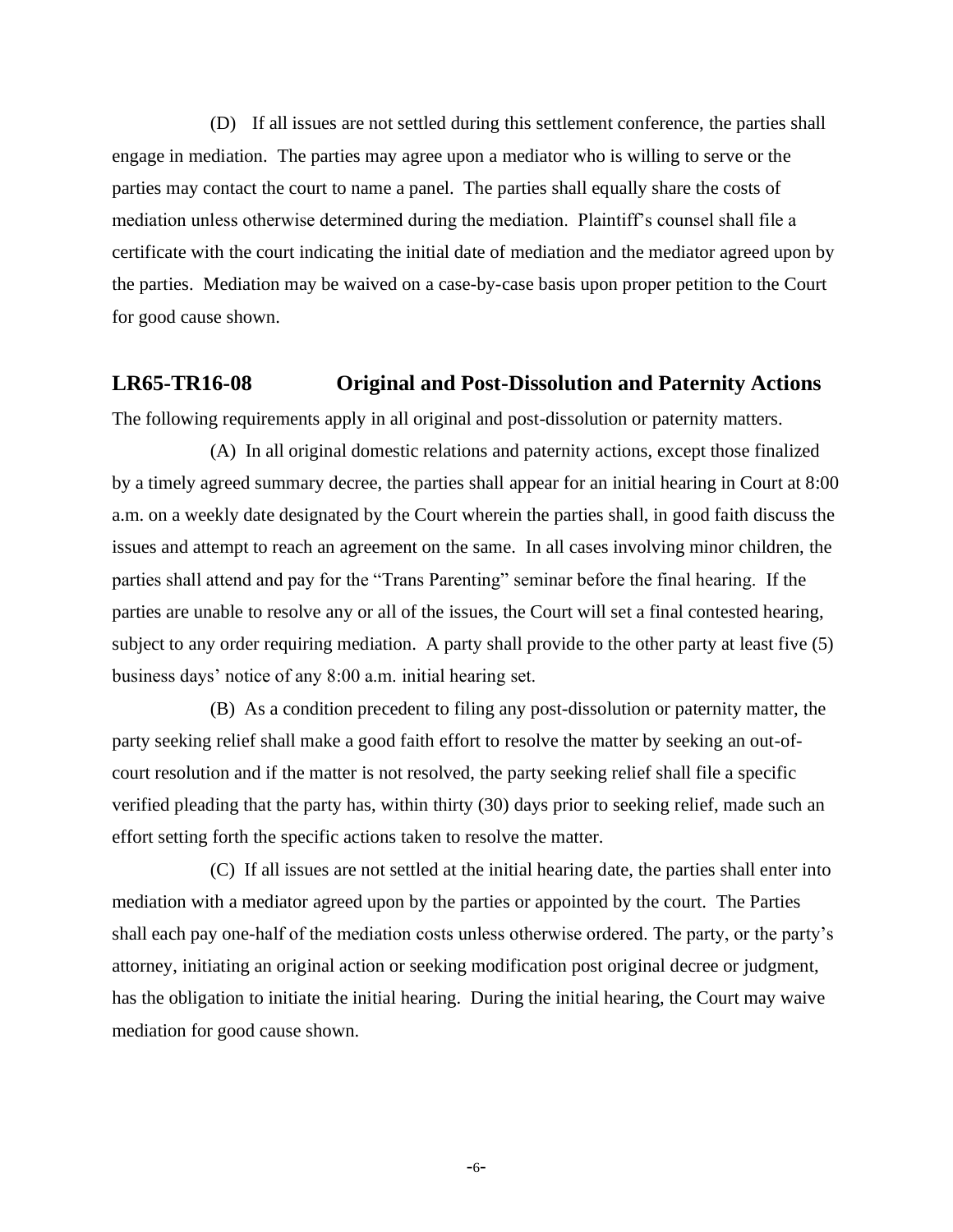(D) These rules do not apply to protection order actions and may be waived in dissolution and paternity matters upon order of the court for good cause shown.

(E) Upon the entry of a Final Decree of Dissolution of Marriage, Legal Separation, Paternity, or an Order of modification of any custody, parenting time and/or child support, the representative capacity of all attorneys appearing on behalf of any party shall be deemed terminated:

> 1. after the filing of all entries due during the period of time the attorney provided representation; and either

a. an Order of Withdrawal is granted by the Court; or

b. the expirations of time within an appeal of such Order may be preserved or perfected pursuant to the Indiana Rules of Trial Procedure and/or the Indiana Rules of Appellate Procedure; or

2. the conclusion of any appeal of such Order commenced pursuant to the Indiana Rules of Trial Procedure and/or the Indiana Rules of Appellate Procedure.

The service of any post-dissolution pleading upon any party not represented by counsel pursuant to this subparagraph E shall be made upon the party individually pursuant to the Indiana Rules of Trial Procedure. Any copy of any pleading served upon the party's original counsel will be deemed to be a matter of professional courtesy only.

#### **LR65-TR16-09 Guardian Ad Litem**

In all cases where the appointment of a Guardian Ad Litem is required by law, the court will appoint an attorney in good standing in the Indiana Bar whose fees and expenses shall be paid by the party or parties initiating the action and/or, if necessary, from public funds at the prevailing pauper attorney rate. The Court may also appoint a Court Appointed Special Advocate (CASA) or other properly trained volunteer to serve as Guardian Ad Litem.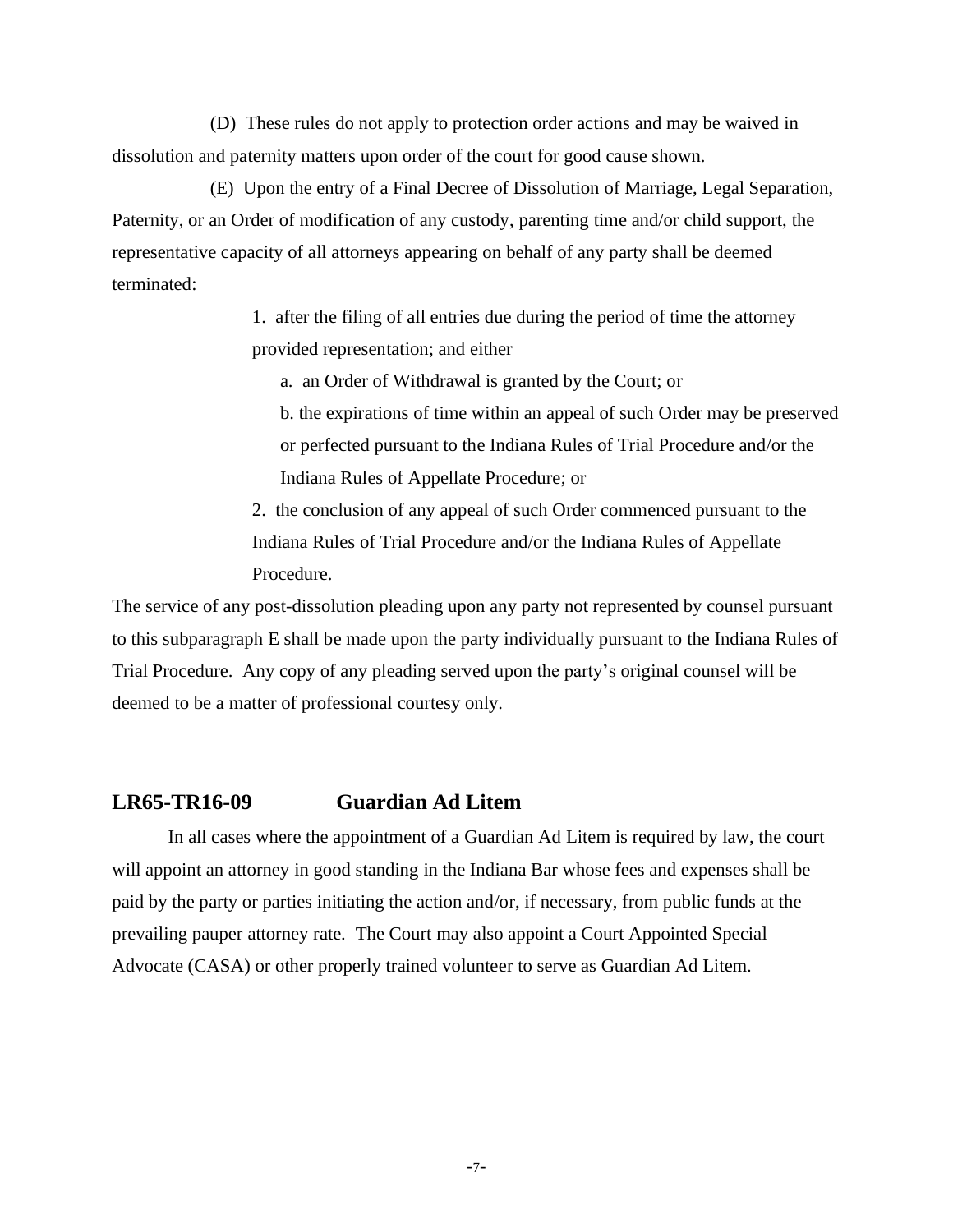### **LR65-AR15-10 Court Reporters**

**Section 1 - Definitions** The following definitions shall apply under this local rule 10.

(1) A **Court Reporter** is a person who is specifically designated by a court to perform the official court reporting services for the court including preparing a transcript of the record.

(2) **Equipment** means all physical items owned by the court or other governmental entity and used by a court reporter in performing court reporting services. Equipment shall include, but not be limited to, telephones, computer hardware, software programs, disks, tapes, and any other devise used for recording and storing and transcribing electronic data.

(3) **Work Space** means that portion of the court's facilities dedicated to each court reporter including, but not limited to, actual space in the courtroom and any designated office space.

(4) **Page** means the page unit of transcript, which results when a recording is transcribed in the form required by Indiana Rule of Appellate Procedure 7.2.

(5) **Recording** means the electronic, mechanical, stenographic or other recording made as required by Indiana Rule of Trial Procedure 74.

(6) **Regular hours worked** means those hours which the court is regularly scheduled to work during any given workweek. Depending on the particular court, these hours may vary from court to court within the county but remain the same for each workweek.

(7) **Gap hours worked** means those hours worked that are in excess of the regular hours worked but hours not in excess of forty (40) hours per work week.

(8) **Overtime hours worked** means those hours worked in excess of forty (40) hours per workweek.

(9) **Work week** means a seven (7) consecutive day week that consistently begins and ends on the same days throughout the year, i.e. Sunday through Saturday, Wednesday through Tuesday, Friday through Thursday.

(10) **Court** means the particular court for which the court reporter performs services. **Court** may also mean all of the courts in Posey County.

(11) **County indigent transcript** means a transcript that is paid for from county funds and is for the use on behalf of a litigant who has been declared indigent by a court.

-8-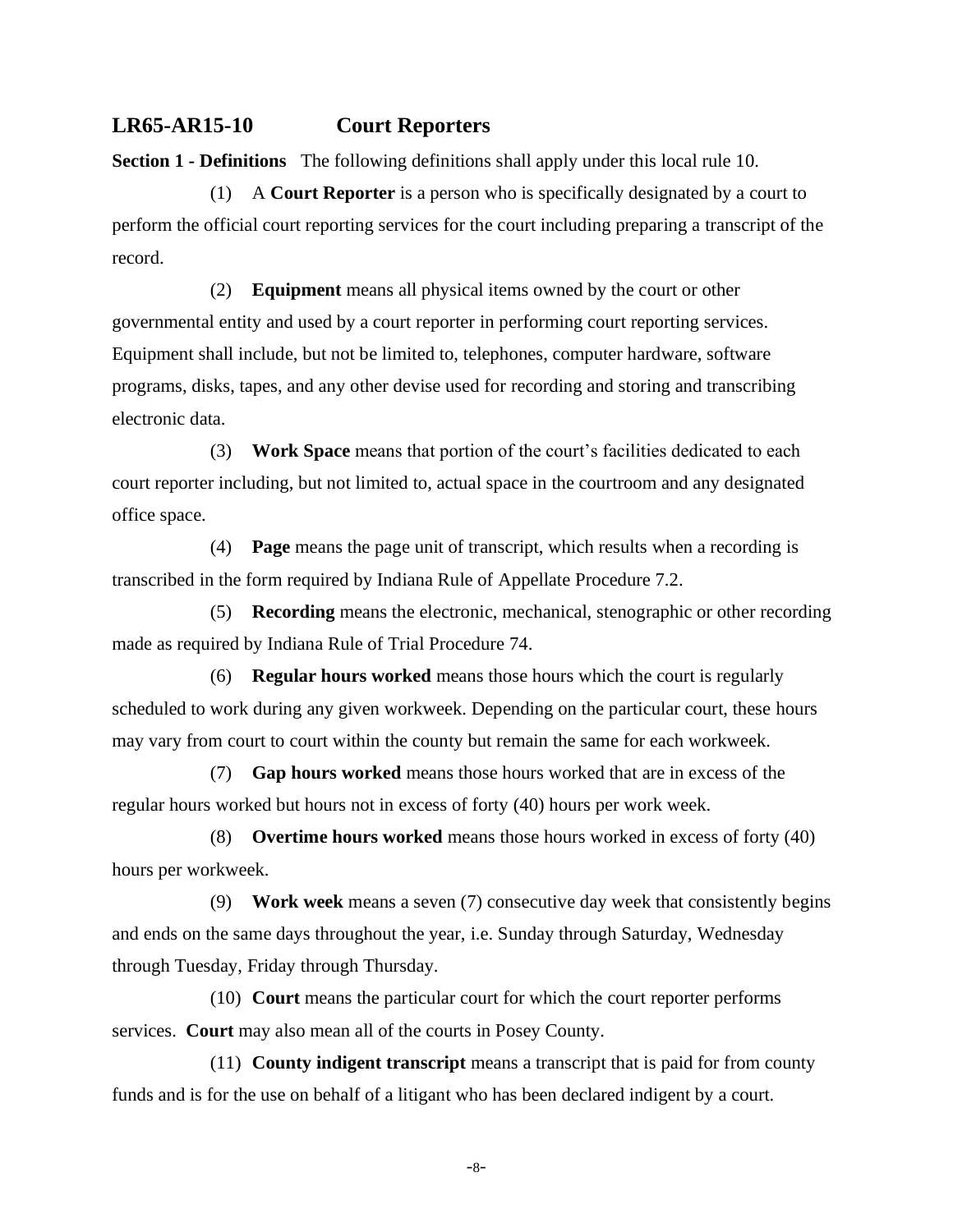(12) **State indigent transcript** means a transcript that is paid for from state funds and is for the use on behalf of a litigant who has been declared indigent by a court.

(13) **Private transcript** means a transcript, including, but not limited to, a deposition transcript and a transcript requested by a party who is not indigent, that is paid for by a private party.

(14) **Minimum fee** means the minimum amount a Court Reporter may charge for a transcript which does not add up to \$40.00 (ten pages or less). The minimum fee may not be charged in addition to the per-page fee.

(15) **Labor fee** is a fee that Court Reporters may charge for the amount of time spent binding the transcript and exhibit binders which is to be figured at an approximate hourly rate based upon the Court Reporter's annual court compensation.

(16) **Office supplies** are the supplies required and utilized for the binding and electronic transmission of the transcripts. The Court Reporter may be reimbursed for the office supplies pursuant to a Schedule of Transcript Supplies for the Posey Circuit and Posey Superior Courts.

(17) **Expedited transcripts** are transcripts that have been requested to be completed by court reporters with a completion date within 30 days from the date ordered.

#### **Section 2 - Salaries and Per Page Fees**

(1) Court Reporters shall be paid an annual salary for time spent working under the control, direction and direct supervision of their supervising court during any regular work hours, gap hours or overtime hours. The supervising court shall enter into a written agreement with the court reporters which outlines the manner in which the court reporter is to be compensated for gap and overtime hours, i.e. monetary compensation or compensatory time off regular work hours.

(2) The maximum per page fee a court reporter may charge for the preparation of a county indigent transcript shall be \$4.50, including pages prepared for the Index and Table of Contents plus \$4.50 per first page for each exhibit, plus office supply costs pursuant to the Schedule of Transcript Supplies. The Court Reporter shall submit a claim directly to the county for the preparation of any county indigent transcripts that are not prepared during regular work hours.

-9-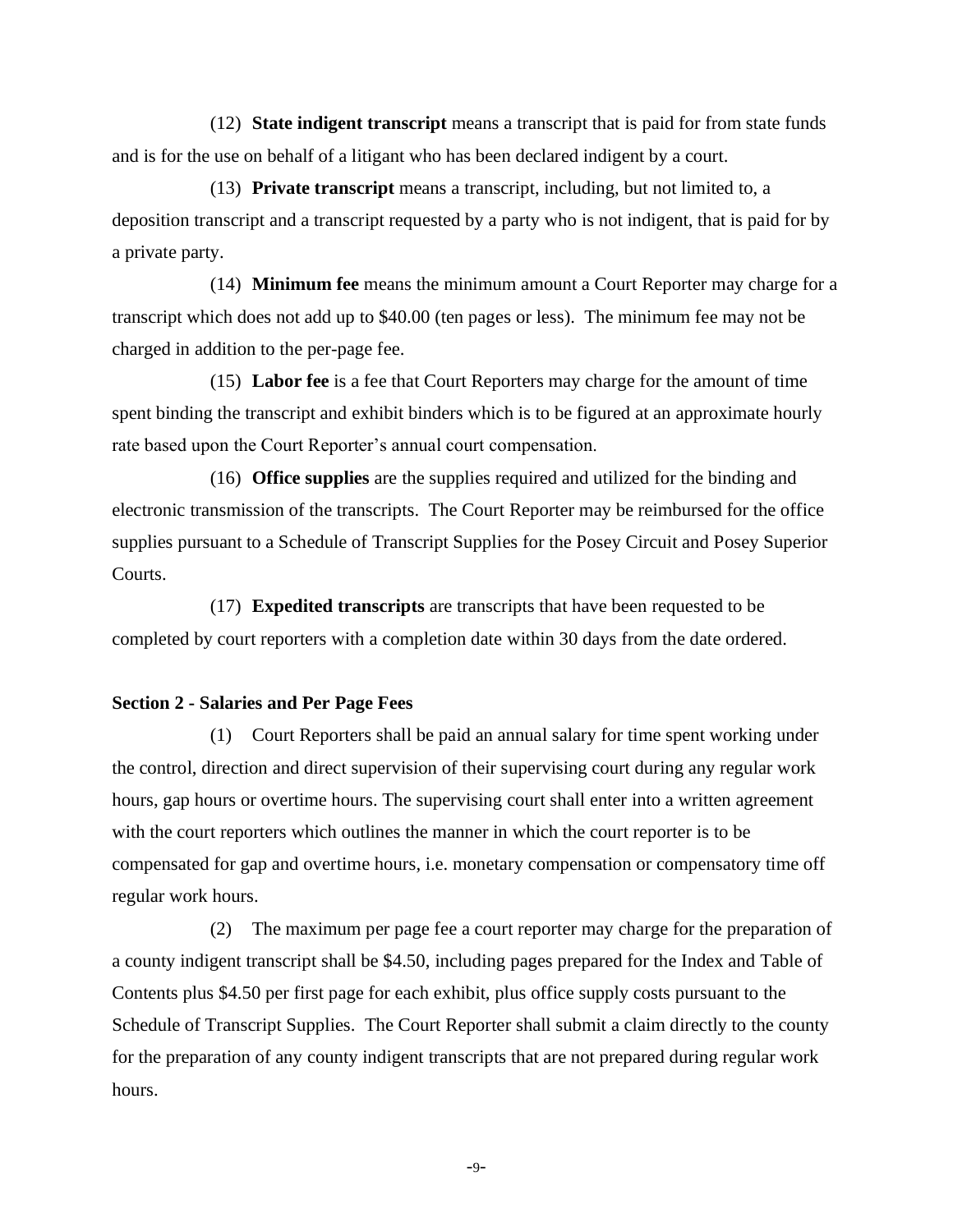(3) The maximum per page fee a court reporter may charge for the preparation of a state indigent transcript shall be \$4.50 including pages prepared for the Index and Table of Contents, plus \$4.50 per first page for each exhibit and \$2.00 for each additional page of each exhibit, plus office supply costs pursuant to the Schedule of Transcript Supplies. Monies shall be paid directly to the court reporter if done during non-regular work hours, or the monies shall be paid directly to the court for any transcripts that are prepared during regular work hours.

(4) The maximum per page fee a court reporter may charge for the preparation of a private transcript shall be \$4.50 including pages prepared for the Index and Table of Contents, plus \$4.50 per first page for each exhibit and \$2.00 for each additional page of each exhibit, plus office supply costs pursuant to the Schedule of Transcript Supplies.

(5) A court reporter shall charge \$1.50.00 per page for each copy of a transcript.

(6) If a court reporter is requested to prepare a non-indigent transcript, all such work shall be done "off the clock" and generally all such transcripts are to be transcribed outside of regular working hours. Hours worked on transcript preparation for non-indigent transcripts do not count towards "hours worked" for calculation of eligibility for overtime compensation. With the judge's prior approval, a court reporter may transcribe a non-indigent transcript during the regular work day if the court reporter substitutes any leave time, including compensatory time already earned, for those hours spent during the regular work day transcribing the non-indigent transcript. By doing so, although physically present, the court reporter will be "off the clock."

(7) Each court reporter shall report, at least on an annual basis, all transcript fees received for the preparation of either county indigent, state indigent (transcripts not prepared during regular work hours) or private transcripts to the Indiana Supreme Court Division of State Court Administration. The report shall be made on forms prescribed by the Division of State Court Administration.

(8) Each court reporter may charge a \$15.00 hourly labor fee for the time spent binding the transcript and the exhibits.

(9) Each court reporter may charge for office supplies required and utilized for the binding and electronic transmission of the transcript pursuant to the Schedule of Cost of Transcript Supplies for the Posey Circuit and Posey Superior Courts.

 $-10-$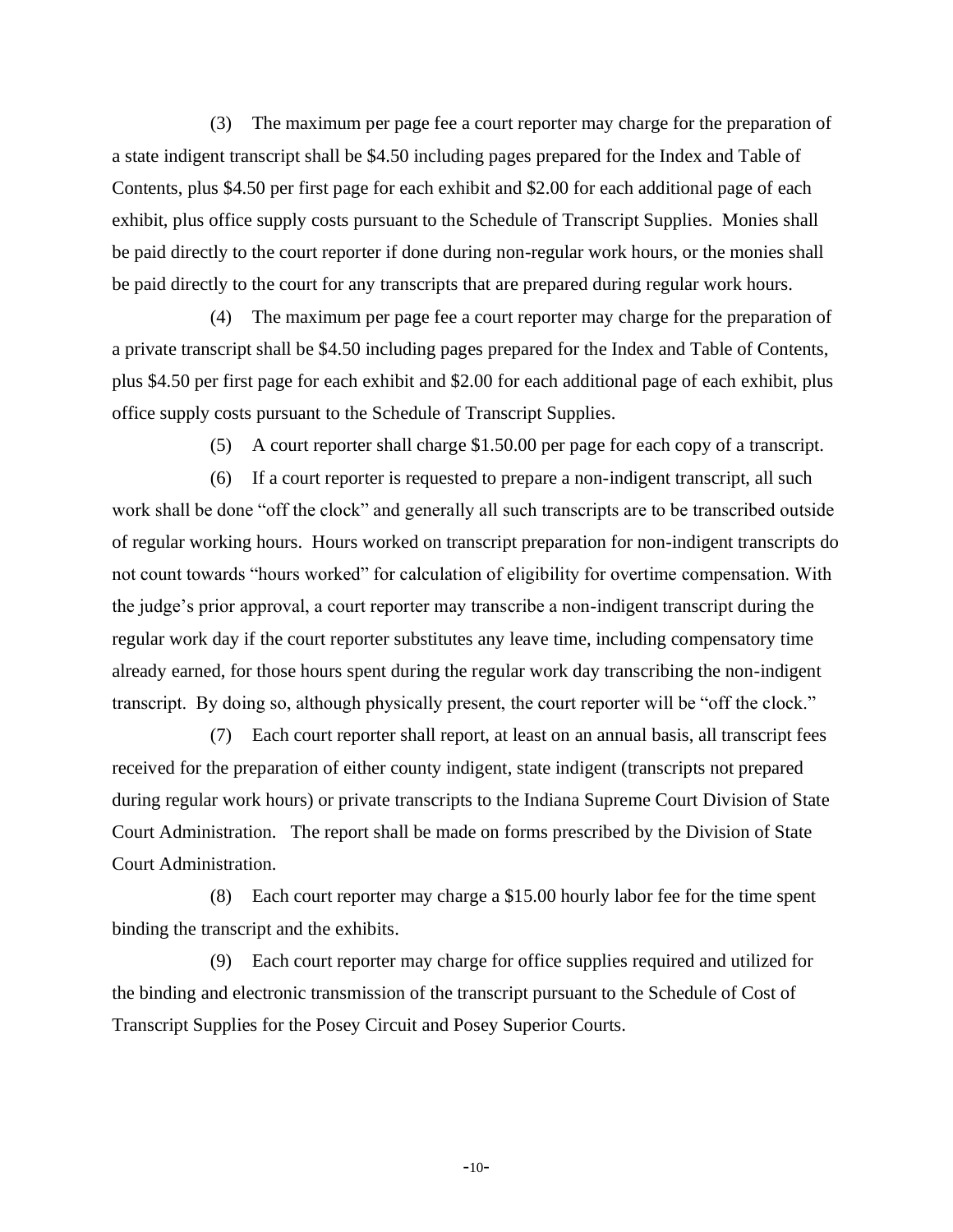(10) Each court reporter may charge a minimum transcript fee of \$40.00 for transcripts of ten (10) pages or less. No other fees may be charged if a minimum transcript fee is charged.

(11) The maximum per page fee a court reporter may charge for the preparation of a private or county expedited transcript with the completion date of within 30 days shall be twice the amount of a nonexpedited private transcript plus office supply costs pursuant to the schedule of transcript and binding fees.

#### **Section 3 - Private Practice**

(1) If a court reporter elects to engage in private practice through the recording of a deposition and/or preparing of a deposition transcript, and the court reporter desires to utilize the court's equipment, work space and supplies, and the court agrees to the use of the court equipment for such purpose, the court and the court reporter shall enter into a written agreement which must at a minimum designate the following:

- (a) The reasonable market rate for the use of equipment, workspace and supplies;
- (b) The method by which records are to be kept for the use of equipment, work space and supplies; and
- (c) The method by which the court reporter is to reimburse the court for the use of the equipment, workspace and supplies.

(2) If a court reporter elects to engage in private practice through the recording of a deposition and/or preparing of a deposition transcript ("private practice"), all such private practice shall be done "off the clock" and generally all such transcripts are to be transcribed outside of regular working hours. Hours in private practice do not count towards "hours worked" for calculation of eligibility for overtime compensation. With the judge's prior approval, a court reporter may work in private practice during the regular work day if the court reporter substitutes any leave time, including compensatory time already earned, for those hours spent during the regular work day in private practice. By doing so, even if physically present, the court reporter will be "off the clock."